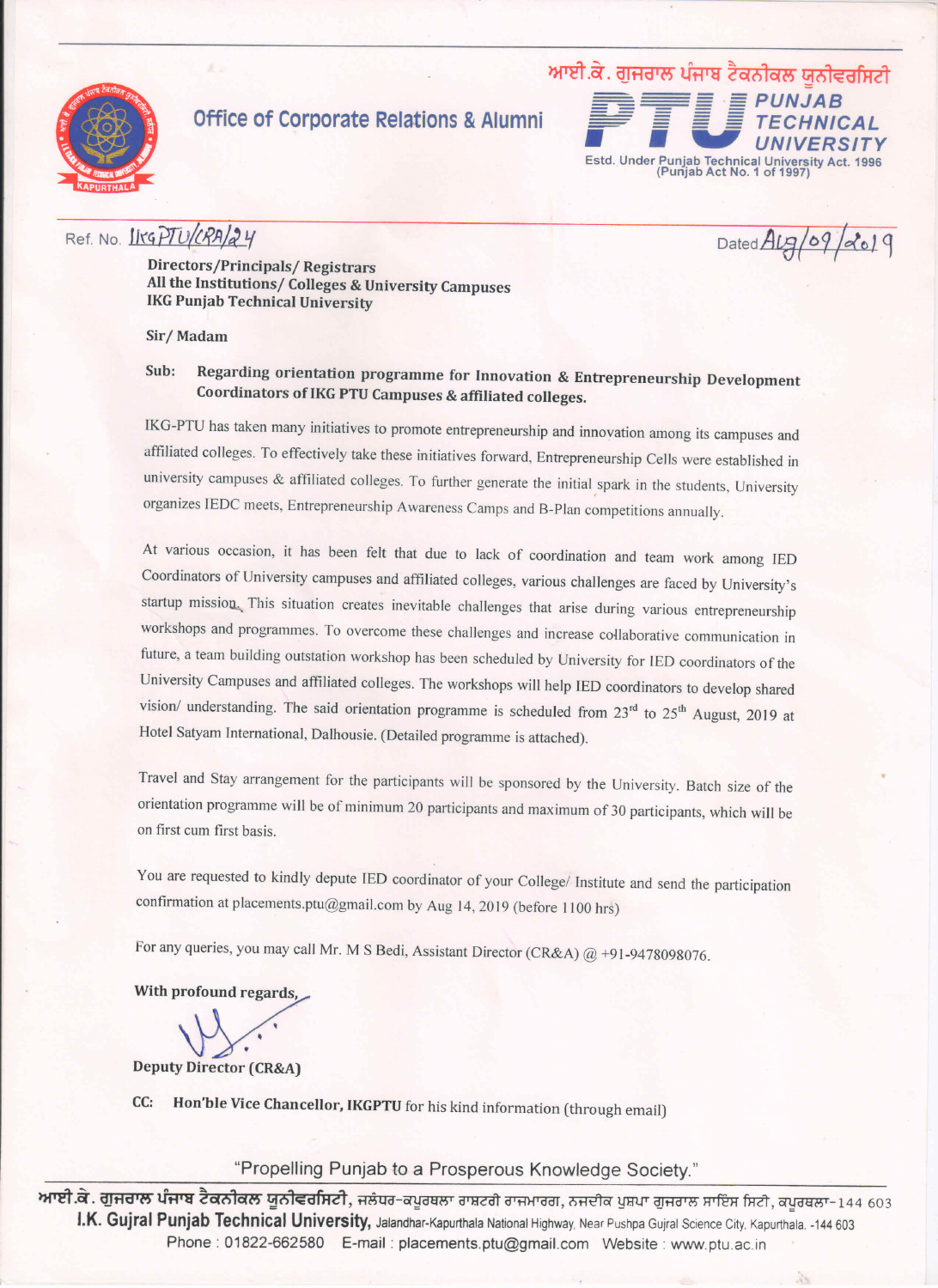## **I K Gujral Punjab Technical University**

"Orientation Programme for IED Coordinators"

(August 23- 25, 2019 at Hotel Satyam International, Dalhousie)

| <b>First Day (Inaugural Session)</b>   |                                                                           |  |
|----------------------------------------|---------------------------------------------------------------------------|--|
| Aug 23, 2019                           | <b>Welcome Address</b>                                                    |  |
| $1400 - 1415$ hrs                      | Mrigender Bedi, Assistant Director (CR&A), IKG PTU                        |  |
| Aug 23, 2019                           | Setting the context / Entrepreneurship Programme – Progress and Way Ahead |  |
| $1415 - 1420$ hrs                      | Navdeepak Sandhu, Deputy Director, IKG PTU                                |  |
| Aug 23, 2019                           | Self Motivation and Self Management                                       |  |
| $1420 - 1530$ hrs                      | Ms. Manjula Salaria, (CEO, Transformer Value Creators, Chandigarh)        |  |
| Aug 23, 2019                           | <b>Key Note Address</b>                                                   |  |
| $1530 - 1550$ hrs                      | Dr. Ajay Kumar Sharma, Hon'ble Vice Chancellor, IKG-PTU                   |  |
| Aug 23, 2019                           | Vote of thanks                                                            |  |
| $1550 - 1600$ hrs                      | Navdeepak Sandhu, Deputy Director, IKG PTU                                |  |
| Aug 23, 2019                           | Coffee with Dr Ajay Kumar Sharma, Hon'ble Vice Chancellor, IKG-PTU        |  |
| $1800 - 1900$ hrs                      | <b>Second Day</b>                                                         |  |
| Aug 24, 2019                           | Promoting Entrepreneurship and Self Employability                         |  |
| 1000 - 1230 hrs                        | Ms. Manjula Salaria, (CEO, Transformer Value Creators, Chandigarh)        |  |
| 1230-130 hrs                           | Lunch                                                                     |  |
| Aug 24, 2019                           | Leadership and Team Building Skills                                       |  |
| 1430 - 1630 hrs                        | Ms. Manjula Salaria, (CEO, Transformer Value Creators, Chandigarh)        |  |
| <b>Third Day (valedictory Session)</b> |                                                                           |  |